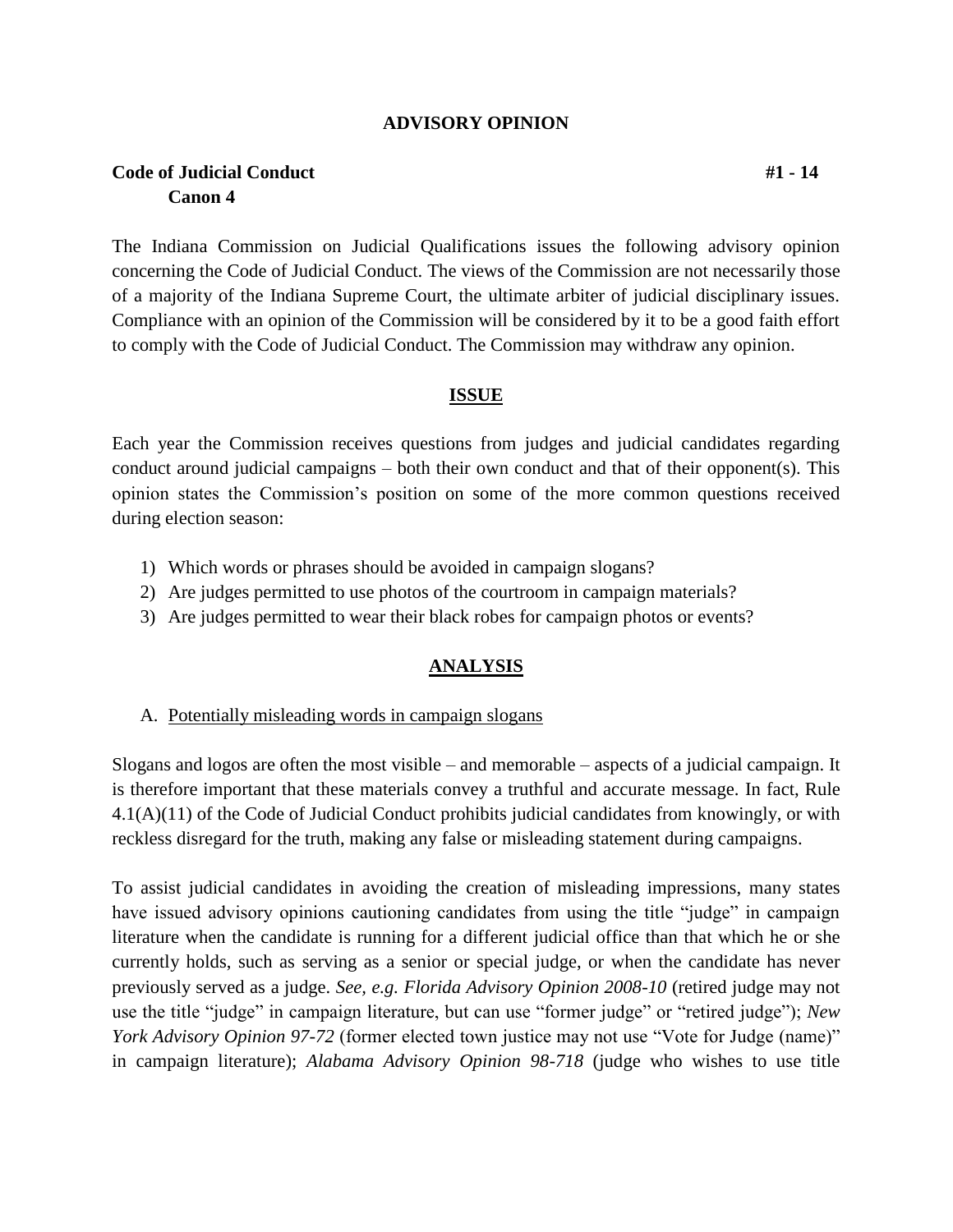"judge" in campaign must identify current judicial position or otherwise indicate that she is not the incumbent.)

Campaign slogans, logos, and other materials of non-incumbent candidates must not suggest that the candidate is the incumbent. The New York Advisory Committee on Judicial Ethics has stated that "[if] the candidate is not presently holding any judicial office, it would be a misrepresentation and misleading to the public to imply that the candidate is currently serving as a judge. That claim is inconsistent with maintaining the integrity of the judiciary during a campaign for judicial office." *New York Advisory Opinion 97-72* (1997). These principles also apply to judicial candidates who have never previously served in judicial office. Such candidates should be careful to include words like "elect" or "for" to ensure their slogans do not imply incumbency. *See South Dakota Advisory Opinion 06-4* (non-judge's campaign advertisement using slogan of "Elect [name] Circuit Court Judge" should insert "for" before "circuit court judge").

The verb "re-elect" can also be problematic if it is used in conjunction with a judicial campaign for a different office than that which the candidate currently holds. *See, e.g. New York Advisory Opinion 94-50* (candidate for judgeship may not use the term "re-elect" when seeking an office other than one presently occupied). Again, any words or phrases which may falsely imply that the candidate is an incumbent should not be used. "When the use of a word in a campaign is likely to lead others to draw an inaccurate conclusion, or would likely result in confusion, that word is to be avoided." *Florida Advisory Opinion 2008-10.*

# B. Use of court resources during campaigns

Rule 4.1 of the Code of Judicial Conduct lists a number of campaign activities from which judicial candidates are prohibited, including the personal solicitation or acceptance of campaign contributions, the public endorsement or opposition of a candidate for judicial office, and – perhaps the most common mistake – the use of court resources for campaign purposes. Rule 4.1(A)(10) provides that "judges and judicial candidates shall not use court staff, facilities, or other court resources in a campaign for judicial office or for any practical purpose." The most obvious applications of this rule involve using court email addresses to send out campaign material, requesting that staff stuff envelopes or prepare campaign mailings on court time (staff may *voluntarily* participate in a judicial candidate's campaign if done during non-work time and off court premises), or hosting campaign committee meetings in chambers.

However, this prohibition also addresses the use of court facilities in campaign photos. A judge should not use the prestige of judicial office to promote his or her candidacy, nor should he or she use the courthouse for political purposes. Judicial candidates also should be mindful of Rule